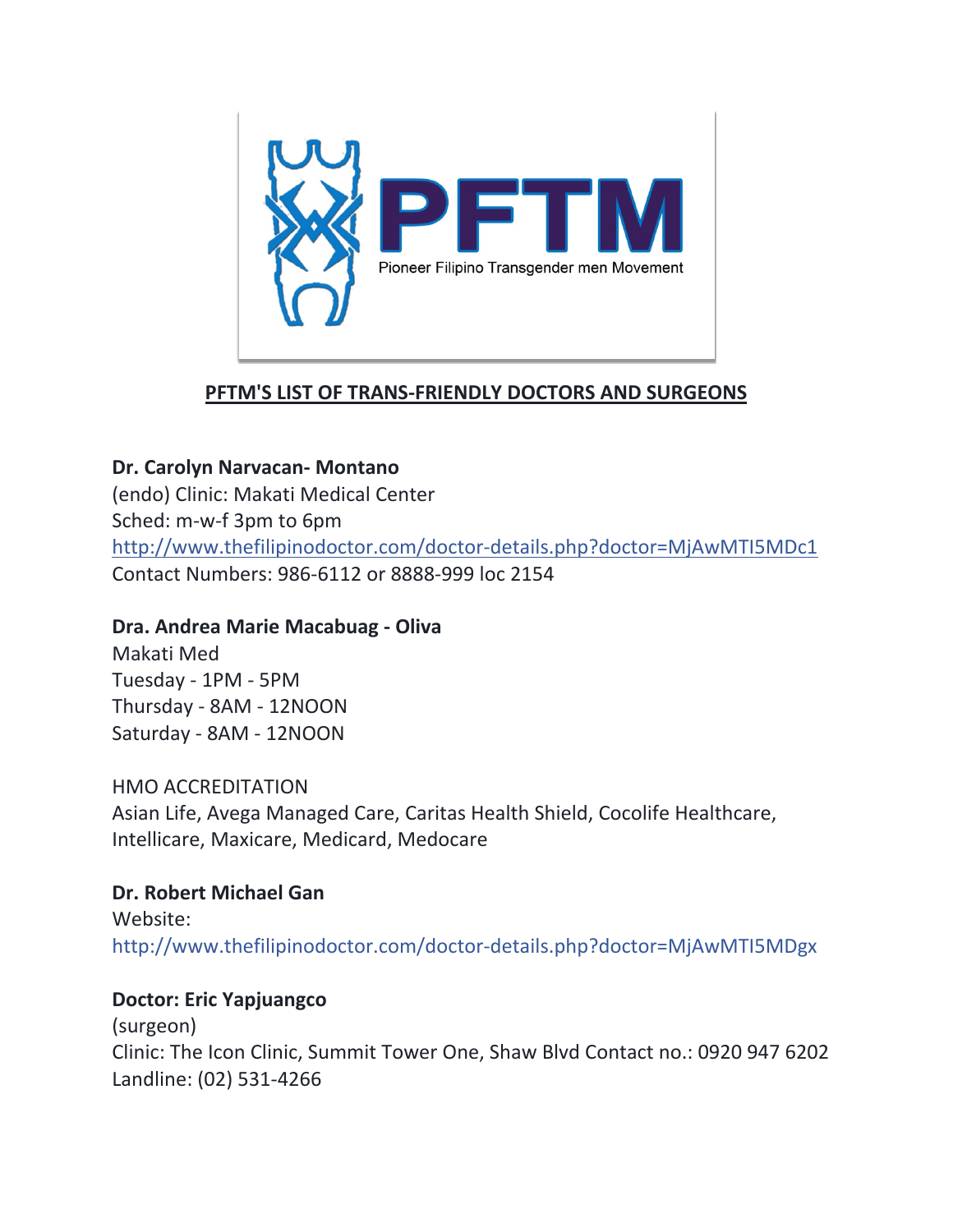#### **Doctor: Katherine A. Valeros**

(Internal Medicine- Endocrinology) Clinic: Alabang Medical Center Location: Zapote Road, Muntinlupa City Tel. No. 8078189

#### **Doctor: Irma Antonio-pillar**

(Internal Medicine- Endocrinology Radioactive iodine treatment) Location: thyroid and diabetes center In front of De Vera's medical center Santiago city, Isabela City Mon-sat 9:00-2:00: Ilagan doctors general hospital Thurs 2:30pm:God's will medical hospital (Gines Hospital) Mon-sat except thurs 2:30-6pmCp #: 09209218790

**Doctor: Roberto Mirasol (endo)Clinic:** Manila doctors & St. Lukes by schedule Contact no: +639195677507+639997041070

**Dr. Cecilia Anna Molina** - General & Cosmetic Surgeon McGill Cosmetic SurgeryG/F Crescent Park Residences, 30th St. corner 2nd Ave., Burgos Circle, BGC cel# 09178399251

### **Surgeons for Top Surgery**

### **1. Dr. Edwin Magallona**

edwinmagallona@yahoo.com.ph Managed Care Clinics Ground floor, Summit Tower 530 Shaw Blvd, Wack Wack Mandaluyong City 0917-500-6695 Website: <http://www.edwinmagallonamd.com.ph/>

#### **2. Dr. Erwin Brian Tan**

Britannia Medical Center in Pampanga info@britanniamedicalcenter.com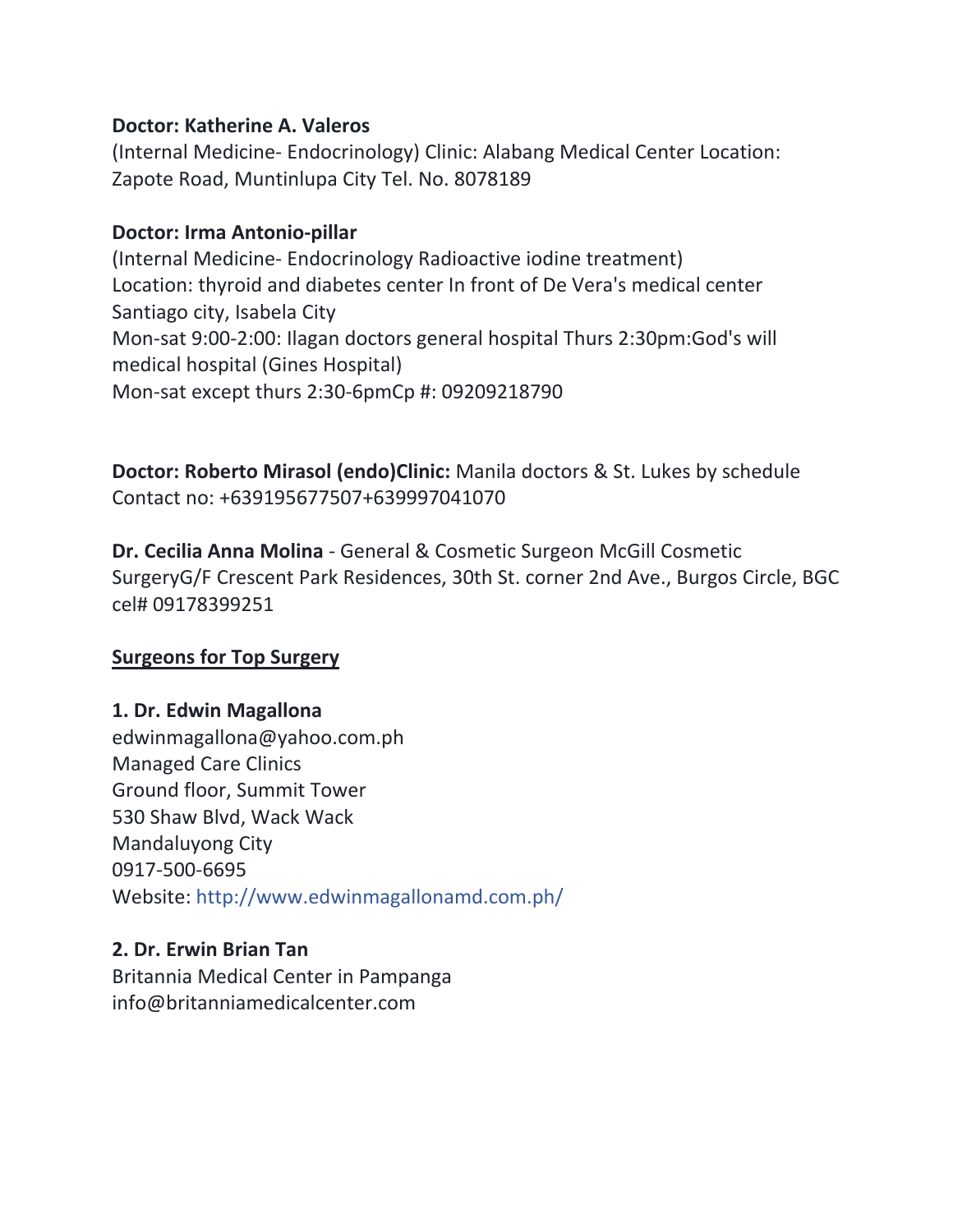#### **3. Dr. Rino Lorenzo**

drrinolorenzo@gmail.com Websites: [http://www.cosmeticplasticsurgery.ph/dr-rino](http://www.cosmeticplasticsurgery.ph/dr-rino-lorenzo.phphttp:/www.thefilipinodoctor.com/doctor-details.php?doctor=MjAxMDM1NjUx)[lorenzo.phphttp://www.thefilipinodoctor.com/doctor](http://www.cosmeticplasticsurgery.ph/dr-rino-lorenzo.phphttp:/www.thefilipinodoctor.com/doctor-details.php?doctor=MjAxMDM1NjUx)[details.php?doctor=MjAxMDM1NjUx](http://www.cosmeticplasticsurgery.ph/dr-rino-lorenzo.phphttp:/www.thefilipinodoctor.com/doctor-details.php?doctor=MjAxMDM1NjUx)

### **4. Dr. Raynald Edlin P. Torres**

raynaldtorresmd@doctor.com Alabang Clinic Enhancements Ground floor Pure gold Molito Complex Madrigal Ave cor zapote rd, Alabang 8425173 / 0920-09130195 The Medical CityRm 1419 Ortigas Ave, Pasig Websites: [http://www.thefilipinodoctor.com/doctor](http://www.thefilipinodoctor.com/doctor-details.php?doctor=MjAwNDM4NjE=)[details.php?doctor=MjAwNDM4NjE=](http://www.thefilipinodoctor.com/doctor-details.php?doctor=MjAwNDM4NjE=)[http://www.enhancementscosmeticsurgery.](http://www.enhancementscosmeticsurgery.com/cosmetic-surgeon-philippines/) [com/cosmetic-surgeon-philippines/](http://www.enhancementscosmeticsurgery.com/cosmetic-surgeon-philippines/)

### **5. Dr. Joel Nicdao\***

joelnicdaomd@yahoo.com McGill Cosmetic Surgery G/F Astoria Plaza Hotel, J. Escriva Drive, Ortigas 636-5464 \*Has performed Chest Reconstruction Surgery for FTMs Websites: <http://www.mcgillcosmeticsurgery.com/wp/> <http://www.thefilipinodoctor.com/doctor-details.php?doctor=MjAxMjM5ODkx>

### **6. Dr. Eric E. Arcilla**

Beverly Hills Medical Group\*\*\* 57 Paseo De Roxas, Makati City Philippine contact@beverlyhills.ph or [www.Beverlyhills.ph](https://l.facebook.com/l.php?u=http%3A%2F%2Fwww.Beverlyhills.ph%2F&h=ATNkQXLMOIxu-nQHjnYyJ8a8Ki8LzvVPybVRsYi2DIPyIXU6Mfx5atrjoqWSstJykqcvxyleePRvLo0ncI4Lgt6NgXAGUbrWTfBsveYnP6lI-CJyzzsK6nkNsqxwxL3_EsqgK-4il-xk&s=1) Tel: 011-632-819-0430/ 011-632-819-1991